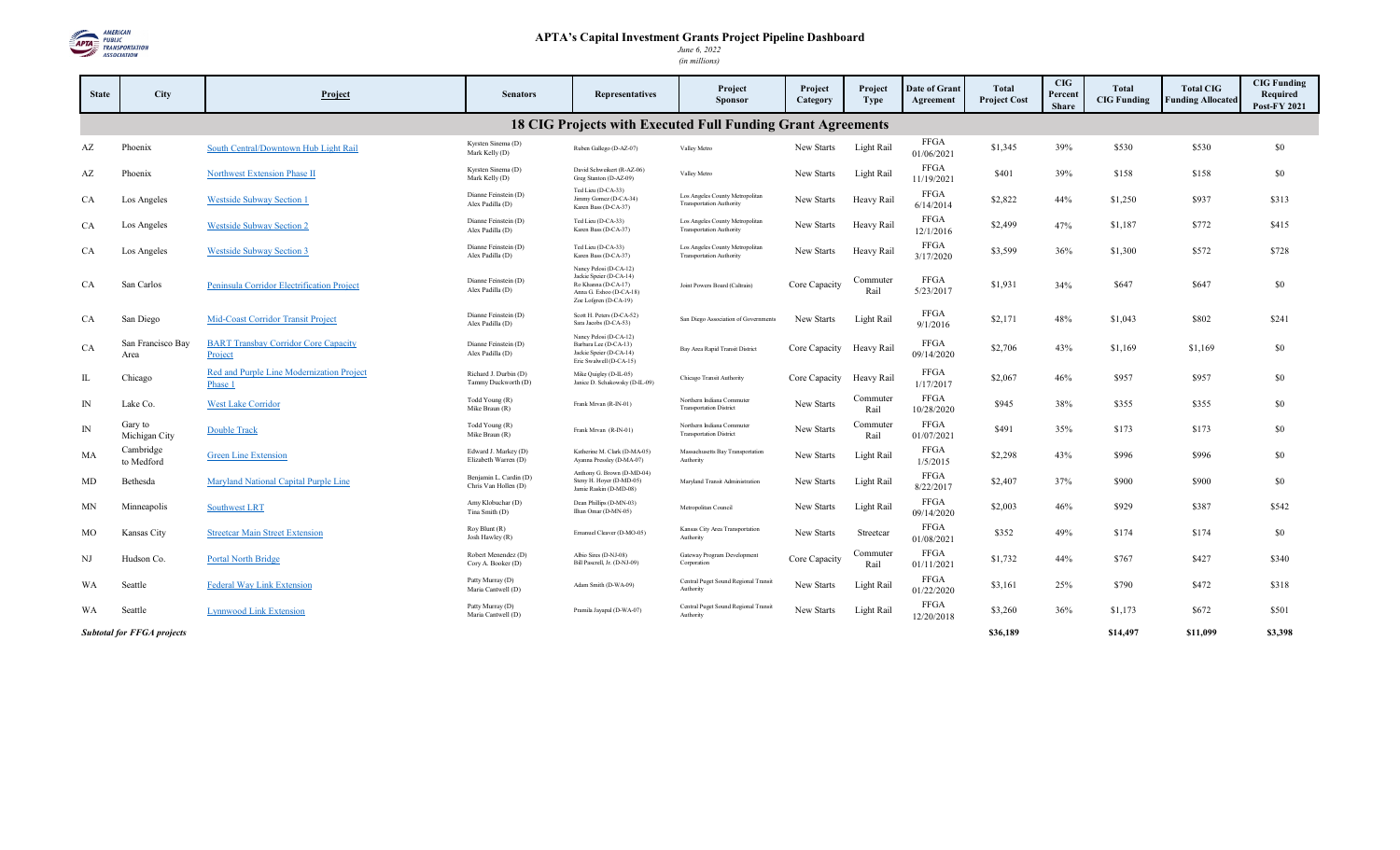

| <b>State</b>                                    | <b>City</b>                              | Project                                                   | <b>Senators</b>                                     | <b>Representatives</b>                                                                   | Project<br><b>Sponsor</b>                                             | Project<br>Category | Project<br><b>Type</b> | <b>Date of Grant</b><br>Agreement | <b>Total</b><br><b>Project Cost</b> | <b>CIG</b><br>Percent<br><b>Share</b> | Total<br><b>CIG Funding</b> | <b>Total CIG</b><br><b>Funding Allocated</b> | <b>CIG Funding</b><br>Required<br><b>Post-FY 2021</b> |
|-------------------------------------------------|------------------------------------------|-----------------------------------------------------------|-----------------------------------------------------|------------------------------------------------------------------------------------------|-----------------------------------------------------------------------|---------------------|------------------------|-----------------------------------|-------------------------------------|---------------------------------------|-----------------------------|----------------------------------------------|-------------------------------------------------------|
| <b>4 CIG Pipeline Projects in Engineering</b>   |                                          |                                                           |                                                     |                                                                                          |                                                                       |                     |                        |                                   |                                     |                                       |                             |                                              |                                                       |
| MΝ                                              | Minneapolis                              | METRO Blue Line Extension (Bottineau LRT)                 | Amy Klobuchar (D)<br>Tina Smith (D)                 | Dean Phillips (D-MN-03)<br>Ilhan Omar (D-MN-05)                                          | Metropolitan Council                                                  | New Starts          | Light Rail             | Engineering                       | TBD                                 | TBD                                   | <b>TBD</b>                  | \$0                                          | <b>TBD</b>                                            |
| MN                                              | St. Paul                                 | <b>METRO Gold Line Bus Rapid Transit</b>                  | Amy Klobuchar (D)<br>Tina Smith (D)                 | Betty McCollum (D-MN-04)                                                                 | Metro Transit                                                         | New Starts          | <b>BRT</b>             | Engineering                       | \$532                               | 45%                                   | \$239                       | \$239                                        | \$0                                                   |
| NY                                              | New York                                 | Canarsie Line Power and Station Improvements              | Charles E. Schumer (D)<br>Kirsten E. Gillibrand (D) | Nydia M. Velázquez (D-NY-07)<br>Jerrold Nadler (D-NY-10)<br>Carolyn B. Maloney (D-NY-12) | New York Metropolitan Transportation<br>Authority                     | Core Capacity       | Heavy Rail             | Engineering                       | \$373                               | 27%                                   | \$100                       | \$100                                        | \$0                                                   |
| NY                                              | New York                                 | Second Avenue Subway Phase 2                              | Charles E. Schumer (D)<br>Kirsten E. Gillibrand (D) | Carolyn B. Maloney (D-NY-12)<br>Adriano Espaillat (D-NY-13)                              | New York Metropolitan Transportation<br>Authority                     | New Starts          | Heavy Rail             | Engineering                       | \$6,949                             | 49%                                   | \$3,405                     | \$0                                          | \$3,405                                               |
|                                                 | <b>Subtotal for Engineering Projects</b> |                                                           |                                                     |                                                                                          |                                                                       |                     |                        |                                   | \$9,390                             |                                       | \$4,666                     | \$339                                        | \$4,327                                               |
|                                                 |                                          |                                                           |                                                     |                                                                                          | 2 CIG Pipeline Project in Expedited Project Delivery Pilot Program    |                     |                        |                                   |                                     |                                       |                             |                                              |                                                       |
| CA                                              | Los Angeles                              | East San Fernando Valley Transit Corridor Phase 1 Project | Dianne Feinstein (D)<br>Alex Padilla (D)            | Brad Sherman (D-CA-30)                                                                   | Los Angeles County Metropolitan<br><b>Transportation Authority</b>    | New Starts          | Light Rail             | EPD<br>Program                    | \$3,635                             | 25%                                   | \$909                       | \$100                                        | \$809                                                 |
| CA                                              | San Jose                                 | <b>BART Silicon Valley Phase II Extension</b>             | Dianne Feinstein (D)<br>Alex Padilla (D)            | Ro Khanna (D-CA-17)<br>Zoe Lofgren (D-CA-19)                                             | Santa Clara Valley Transportation<br>Authority                        | New Starts          | Heavy Rail             | <b>EPD</b><br>Program             | \$9,148                             | 25%                                   | \$2,287                     | \$225                                        | \$2,062                                               |
|                                                 | <b>Subtotal for EPD Project</b>          |                                                           |                                                     |                                                                                          |                                                                       |                     |                        |                                   | \$12,783                            |                                       | \$3,196                     | \$225                                        | \$2,871                                               |
| 55 CIG Pipeline Projects in Project Development |                                          |                                                           |                                                     |                                                                                          |                                                                       |                     |                        |                                   |                                     |                                       |                             |                                              |                                                       |
| AZ                                              | Flagstaff                                | <b>Transit Spine BRT</b>                                  | Kyrsten Sinema (D)<br>Mark Kelly (D)                | Tom O'Halleran (D-AZ-01)                                                                 | Northern Arizona Intergovernmental<br>Public Transportation Authority | Small Starts        | <b>BRT</b>             | PD                                | \$33                                | <b>TBD</b>                            | <b>TBD</b>                  | \$0                                          | <b>TBD</b>                                            |
| CA                                              | Inglewood                                | <b>Inglewood Transit Connector</b>                        | Dianne Feinstein (D)<br>Alex Padilla (D             | Maxine Waters (D-CA-43)                                                                  | City of Inglewood                                                     | New Starts          | Light Rail             | PD                                | \$1,150                             | <b>TBD</b>                            | <b>TBD</b>                  | \$0                                          | <b>TBD</b>                                            |
| CA                                              | Livermore                                | Valley Link Rail Project Phase 1                          | Dianne Feinstein (D)<br>Alex Padilla (D)            | Eric Swalwell (D-CA-15)                                                                  | Tri-Valley - San Joaquin Valley<br>Regional Rail Authority            | New Starts          | Commuter<br>Rail       | PD                                | \$1,800                             | 25%                                   | \$450                       | \$0                                          | \$450                                                 |
| CA                                              | Los Angeles                              | Restoration of Historic Streetcar in Downtown Los Angeles | Dianne Feinstein (D)<br>Alex Padilla (D)            | Jimmy Gomez (D-CA-34)                                                                    | City of Los Angeles Department of<br>Transportation                   | Small Starts        | Streetcar              | PD                                | \$296                               | 34%                                   | \$100                       | \$0                                          | \$100                                                 |
| CA                                              | Los Angeles                              | West Santa Ana Branch Corridor                            | Dianne Feinstein (D)<br>Alex Padilla (D)            | Jimmy Gomez (D-CA-34)                                                                    | Los Angeles County Metropolitan<br><b>Transportation Authority</b>    | New Starts          | Light Rail             | PD                                | $$4,900 - $5,100$                   | <b>TBD</b>                            | <b>TBD</b>                  | \$0                                          | <b>TBD</b>                                            |
| CA                                              | Monterey                                 | SURF! Highway 1 Busway and BRT                            | Dianne Feinstein (D)<br>Alex Padilla (D)            | Jimmy Panetta (D-CA-20)                                                                  | Monterey-Salinas Transit                                              | Small Starts        | <b>BRT</b>             | PD                                | \$55                                | 73%                                   | \$40                        | \$0                                          | \$40                                                  |
| CA                                              | Sacramento                               | Downtown Riverfront Streetcar Project                     | Dianne Feinstein (D)<br>Alex Padilla (D)            | Doris O. Matsui (D-CA-06)                                                                | Sacramento Regional Transit District                                  | <b>Small Starts</b> | Streetcar              | PD                                | \$117                               | 43%                                   | \$50                        | \$50                                         | \$0                                                   |
| CA                                              | San Bernardino                           | <b>West Valley Connector BRT Project</b>                  | Dianne Feinstein (D)<br>Alex Padilla (D)            | Pete Aguilar (D-CA-31)<br>Norma J. Torres (D-CA-35)                                      | San Bernardino County Transportation<br>Authority                     | <b>Small Starts</b> | <b>BRT</b>             | <b>PD</b>                         | \$263                               | 33%                                   | \$87                        | \$87                                         | \$0                                                   |
| CA                                              | San Francisco                            | Transbay Downtown Rail Extension Project                  | Dianne Feinstein (D)<br>Alex Padilla (D)            | Nancy Pelosi (D-CA-12)                                                                   | Transbay Joint Powers Authority                                       | New Starts          | Commuter<br>Rail       | PD                                | $$4,400 - $5,000$                   | <b>TBD</b>                            | <b>TBD</b>                  | \$0                                          | <b>TBD</b>                                            |
| $_{\rm CO}$                                     | Denver                                   | Colfax Avenue Bus Rapid Transit                           | Michael F. Bennet (D)<br>John W. Hickenlooper (D)   | Diane DeGette (D-CO-1)                                                                   | Regional Transportation District                                      | New Starts          | <b>BRT</b>             | PD                                | \$200-\$300                         | <b>TBD</b>                            | <b>TBD</b>                  | \$0                                          | <b>TBD</b>                                            |
| $_{\rm CO}$                                     | Fort Collins                             | West Elizabeth Corridor                                   | Michael F. Bennet (D)<br>John W. Hickenlooper (D)   | Joe Neguse (D-CO-2)                                                                      | City of Fort Collins                                                  | Small Starts        | <b>BRT</b>             | PD                                | \$74                                | TBD                                   | <b>TBD</b>                  | \$0                                          | <b>TBD</b>                                            |
| FL                                              | Miami                                    | <b>East-West Corridor Rapid Transit Phase 1 Project</b>   | Marco Rubio (R)<br>Rick Scott (R)                   | Maria Salazar (R-FL-27)<br>Frederica Wilson (D-FL-24)                                    | Miami-Dade County Department of<br>Transportation and Public Works    | Small Starts        | <b>BRT</b>             | PD                                | \$281                               | 33%                                   | \$93                        | \$0                                          | \$93                                                  |
| FL                                              | Miami                                    | <b>Northeast Corridor Rapid Transit Project</b>           | Marco Rubio (R)<br>Rick Scott (R)                   | Maria Salazar (R-FL-27)<br>Frederica Wilson (D-FL-24)                                    | Miami-Dade County Department of<br>Transportation and Public Works    | New Starts          | <b>BRT</b>             | PD                                | \$414                               | 50%                                   | \$207                       | \$0                                          | \$207                                                 |
| FL                                              | Orlando                                  | SunRail Connector to the Orlando International Airport    | Marco Rubio (R)<br>Rick Scott (R)                   | Stephanie N. Murphy (D-FL-07)<br>Val Butler Demings (D-FL-10)                            | Florida Department of Transportation                                  | Small Starts        | Commuter<br>Rail       | PD                                | $$175 - $225$                       | 33%                                   | \$75                        | \$0                                          | \$75                                                  |
| FL                                              | Tampa                                    | Tampa Streetcar Extension and Modernization               | Marco Rubio (R)<br>Rick Scott (R)                   | Kathy Castor (D-FL-14)                                                                   | City of Tampa                                                         | Small Starts        | Streetcar              | PD                                | \$235                               | 43%                                   | \$100                       | \$0                                          | \$100                                                 |
| GA                                              | Atlanta                                  | <b>Clayton Southlake BRT Project</b>                      | Jon Ossoff (D)<br>Raphael Warnock (D)               | Nikema Williams (D-GA-5)                                                                 | Metropolitan Atlanta Rapid Transit<br>Authority                       | Small Starts        | <b>BRT</b>             | PD                                | \$338                               | 44%                                   | \$150                       | \$0                                          | \$150                                                 |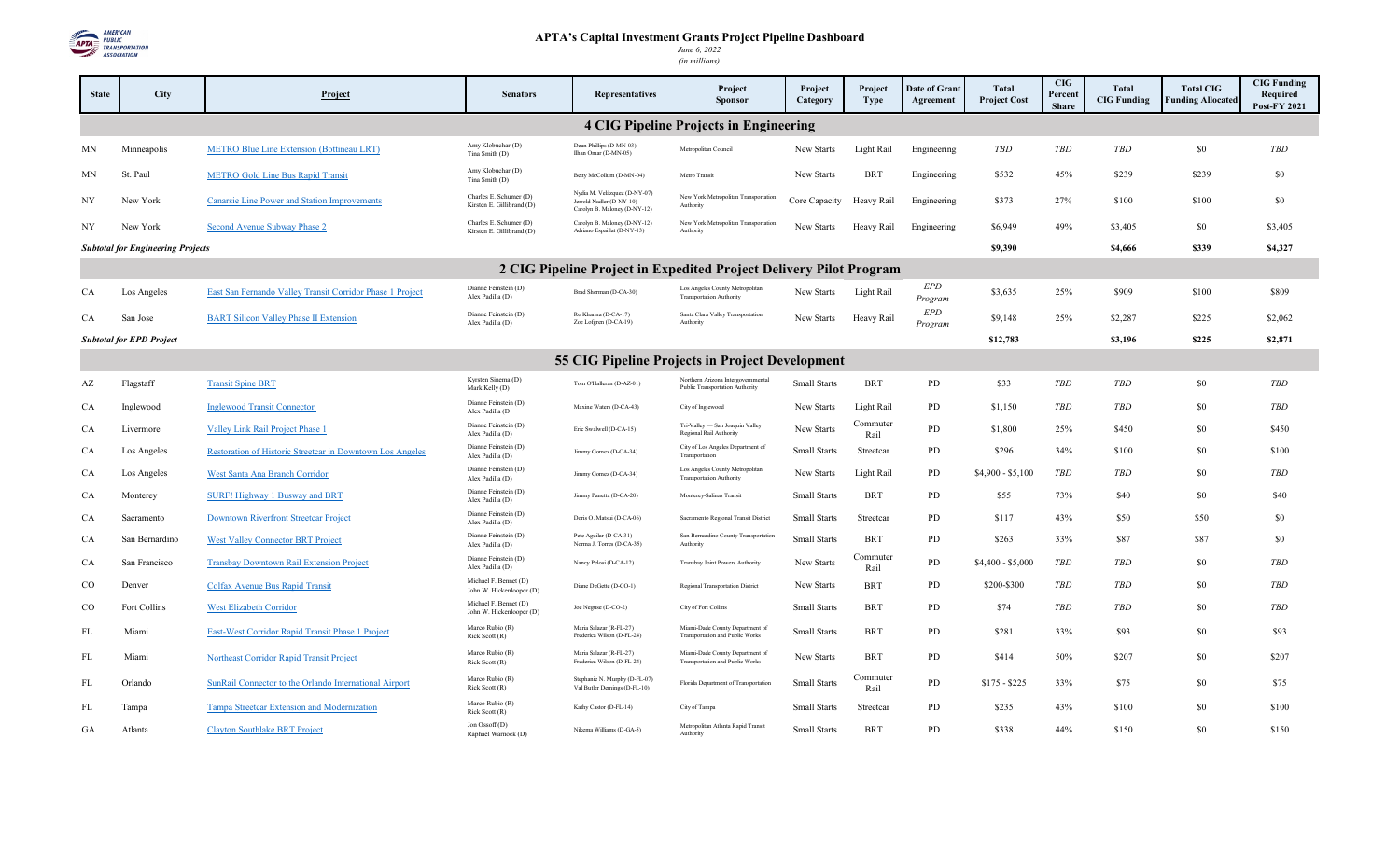

| <b>State</b> | <b>City</b>     | Project                                                          | <b>Senators</b>                                                                                              | <b>Representatives</b>                                                                                                           | Project<br><b>Sponsor</b>                                    | Project<br>Category | Project<br><b>Type</b> | Date of Grant<br>Agreement | <b>Total</b><br><b>Project Cost</b> | <b>CIG</b><br>Percent<br><b>Share</b> | <b>Total</b><br><b>CIG Funding</b> | <b>Total CIG</b><br><b>Funding Allocated</b> | <b>CIG Funding</b><br>Required<br><b>Post-FY 2021</b> |
|--------------|-----------------|------------------------------------------------------------------|--------------------------------------------------------------------------------------------------------------|----------------------------------------------------------------------------------------------------------------------------------|--------------------------------------------------------------|---------------------|------------------------|----------------------------|-------------------------------------|---------------------------------------|------------------------------------|----------------------------------------------|-------------------------------------------------------|
|              |                 |                                                                  |                                                                                                              |                                                                                                                                  | 55 CIG Pipeline Projects in Project Development (continued)  |                     |                        |                            |                                     |                                       |                                    |                                              |                                                       |
| IL           | Chicago         | <b>Red Line Extension</b>                                        | Dick Durbin (D)<br>Tammy Duckworth (D)                                                                       | Rep. Robin Kelly (D-IL-2)                                                                                                        | Chicago Transit Authority                                    | New Starts          | Heavy Rail             | PD                         | \$2,500                             | <b>TBD</b>                            | <b>TBD</b>                         | \$0                                          | <b>TBD</b>                                            |
| IN           | Indianapolis    | IndyGo Blue Line Rapid Transit                                   | Todd Young (R)<br>Mike Braun (R)                                                                             | André Carson (D-IN-07)                                                                                                           | Indianapolis Public Transportation<br>Corporation            | <b>Small Starts</b> | <b>BRT</b>             | PD                         | \$220                               | 45%                                   | \$100                              | \$0                                          | \$100                                                 |
| МA           | Boston          | <b>Green Line Transformation Program</b>                         | Edward J. Markey (D)<br>Elizabeth Warren (D)                                                                 | Jake Auchincloss (D-MA-04)<br>Ayanna Pressley (D-MA-07)<br>Stephen F. Lynch (D-MA-08)                                            | Massachusetts Bay Transportation<br>Authority                | Core Capacity       | Light Rail             | PD                         | \$2,100                             | <b>TBD</b>                            | TBD                                | \$0                                          | <b>TBD</b>                                            |
| ΜN           | Minneapolis     | <b>METRO F Line Bus Rapid Transit</b>                            | Amy Klobuchar (D)<br>Tina Smith (D)                                                                          | Ilhan Omar (D-MN-05)<br>Tom Emmer (R-MN-06)                                                                                      | Metropolitan Council                                         | <b>Small Starts</b> | <b>BRT</b>             | <b>PD</b>                  | $$75 - $85$                         | 41%                                   | \$35                               | \$0                                          | \$35                                                  |
| ΜN           | Rochester       | <b>Rochester Rapid Transit</b>                                   | Amy Klobuchar (D)<br>Tina Smith (D)                                                                          | Jim Hagedom (R-MN-01)                                                                                                            | The City of Rochester                                        | Small Starts        | <b>BRT</b>             | PD                         | \$115                               | 49%                                   | \$56                               | \$56                                         | \$0                                                   |
| MΝ           | St. Paul        | <b>METRO Purple Line Bus Rapid Transit Project</b>               | Amy Klobuchar (D)<br>Tina Smith (D)                                                                          | Betty McCollum (D-MN-04)                                                                                                         | Metropolitan Council                                         | New Starts          | <b>BRT</b>             | PD                         | \$445                               | 49%                                   | \$218                              | \$0                                          | \$218                                                 |
| NC           | Chapel Hill     | <b>North-South Bus Rapid Transit</b>                             | Richard Burr (R)<br>Thom Tillis (R)                                                                          | David E. Price (D-NC-04)                                                                                                         | Chapel Hill Transit                                          | Small Starts        | <b>BRT</b>             | PD                         | \$141                               | 71%                                   | \$100                              | \$0                                          | \$100                                                 |
| NC           | Raleigh         | Wake Bus Rapid Transit: New Bern Avenue Project                  | Richard Burr (R)<br>Thom Tillis (R)                                                                          | Deborah Ross (D-NC-02)                                                                                                           | City of Raleigh                                              | Small Starts        | <b>BRT</b>             | PD                         | \$71                                | 49%                                   | \$35                               | \$35                                         | \$0                                                   |
| NC           | Raleigh         | Wake Bus Rapid Transit (BRT) - Southern Corridor Project         | Richard Burr (R)<br>Thom Tillis (R)                                                                          | Deborah Ross (D-NC-02)                                                                                                           | City of Raleigh                                              | Small Starts        | <b>BRT</b>             | PD                         | $$93 - $126$                        | 49%                                   | <b>TBD</b>                         | \$0                                          | <b>TBD</b>                                            |
| NC           | Raleigh         | Wake Bus Rapid Transit (BRT) - Western Corridor Project          | Richard Burr (R)<br>Thom Tillis (R)                                                                          | Deborah Ross (D-NC-02)                                                                                                           | City of Raleigh                                              | Small Starts        | <b>BRT</b>             | PD                         | \$180                               | <b>TBD</b>                            | <b>TBD</b>                         | \$0                                          | <b>TBD</b>                                            |
| NJ-NY        | Secaucus        | <b>Hudson Tunnel</b>                                             | Robert Menendez (D-NJ)<br>Cory A. Booker (D-NJ)<br>Charles E. Schumer (D-NY)<br>Kirsten E. Gillibrand (D-NY) | Albio Sires (D-NJ-08)<br>Jerrold Nadler (D-NY-10)                                                                                | Gateway Program Development<br>Corporation                   | New Starts          | Commuter<br>Rail       | PD                         | \$12,685                            | 44%                                   | \$5,583                            | \$0                                          | \$5,583                                               |
| NV           | Las Vegas       | Maryland Parkway High Capacity Transit Project                   | Jacky Rosen (D)<br>Catherine Cortez-Masto (D)                                                                | Dina Titus (D-NV-01)                                                                                                             | Regional Transportation Commission of<br>Southern Nevada     | New Starts          | <b>BRT</b>             | PD                         | \$287                               | 35%                                   | \$100                              | \$0                                          | \$100                                                 |
| NY           | New York        | Woodhaven Boulevard Select Bus Service                           | Charles E. Schumer (D)<br>Kirsten E. Gillibrand (D)                                                          | Gregory W. Meeks (D-NY-05)<br>Grace Meng (D-NY-06)<br>Alexandria Ocasio-Cortez (D-NY-14)                                         | New York City Department of<br>Transportation                | Small Starts        | <b>BRT</b>             | PD                         | \$259                               | 38%                                   | \$97                               | \$0                                          | \$97                                                  |
| OH           | Cleveland       | MetroHealth Line Bus Rapid Transit project                       | Rob Portman (R)<br>Sherrod Brown (D)                                                                         | Shontel Brown (D-OH-11)                                                                                                          | Greater Cleveland Regional Transit<br>Authority              | Small Starts        | <b>BRT</b>             | PD                         | \$50                                | 40%                                   | \$20                               | \$0                                          | \$20                                                  |
| OH           | Columbus        | East Main Street Bus Rapid Transit Project                       | Rob Portman (R)<br>Sherrod Brown (D)                                                                         | Joyce Beatty (D-OH-03)                                                                                                           | Central Ohio Transit Authority                               | Small Starts        | <b>BRT</b>             | PD                         | \$220-\$230                         | TBD                                   | TBD                                | \$0                                          | <b>TBD</b>                                            |
| OH           | Columbus        | West Broad Street Bus Rapid Transit Project                      | Rob Portman (R)<br>Sherrod Brown (D)                                                                         | Joyce Beatty (D-OH-03)<br>Mike Carey (R-OH-15)                                                                                   | Central Ohio Transit Authority                               | <b>Small Starts</b> | <b>BRT</b>             | PD                         | \$180-\$190                         | <b>TBD</b>                            | <b>TBD</b>                         | \$0                                          | <b>TBD</b>                                            |
| OR           | Portland        | <b>Southwest Corridor LRT</b>                                    | Ron Wyden (D)<br>Jeff Merkley (D)                                                                            | Suzanne Bonamici (D-OR-01)<br>Earl Blumenauer (D-OR-03)                                                                          | Tri-County Metropolitan Transportation<br>District of Oregon | New Starts          | Light Rail             | PD                         | $$2,600 - $2,800$                   | 50%                                   | $$1,300 - $1,400$                  | \$0                                          | $$1,300 - $1,400$                                     |
| PA           | King of Prussia | King of Prussia Rail Project                                     | Robert P. Casey, Jr. (D)<br>Patrick J. Toomey (R)                                                            | Madeleine Dean (D-PA-04)                                                                                                         | Southeastern Pennsylvania Transportation<br>Authority        | New Starts          | Light Rail             | PD                         | \$2,082                             | <b>TBD</b>                            | TBD                                | \$0                                          | <b>TBD</b>                                            |
| PA           | Pittsburgh      | Downtown-Uptown-Oakland-East End Bus Rapid Transit               | Robert P. Casey, Jr. (D)<br>Patrick J. Toomey (R)                                                            | Michael F. Doyle (D-PA-18)                                                                                                       | Port Authority of Allegheny County                           | <b>Small Starts</b> | <b>BRT</b>             | PD                         | \$250                               | 40%                                   | \$100                              | \$150                                        | \$0                                                   |
| SC           | Charleston      | <b>Lowcountry Rapid Transit</b>                                  | $Tim$ Scott $(R)$<br>Lindsey Graham (R)                                                                      | Nancy Mace (R-SC-01)<br>James E. Clyburn (D-SC-06)                                                                               | Berkeley-Charleston-Dorchester Council<br>of Government      | New Starts          | <b>BRT</b>             | PD                         | \$388                               | TBD                                   | TBD                                | \$0                                          | TBD                                                   |
| TN           | Memphis         | <b>Memphis Innovation Corridor Project</b>                       | Marsha Blackburn (R)<br>Bill Hagerty (R)                                                                     | Steve Cohen (D-TN-01)                                                                                                            | Memphis Area Transit Authority                               | Small Starts        | <b>BRT</b>             | PD                         | \$73                                | 63%                                   | \$46                               | \$0                                          | \$46                                                  |
| TX           | Austin          | <b>Blue Line Light Rail Transit Project</b>                      | John Cornyn (R)<br>Ted Cruz (R)                                                                              | Chip Roy (R-TX-21)<br>Lloyd Doggett (D-TX-35)                                                                                    | Capital Metropolitan Transportation<br><b>Authority</b>      | New Starts          | Light Rail             | PD                         | \$2,000                             | <b>TBD</b>                            | TBD                                | \$0                                          | TBD                                                   |
| TX           | Austin          | Expo Center Bus Rapid Transit Project                            | John Cornyn (R)<br>Ted Cruz (R)                                                                              | Chip Roy (R-TX-21)<br>Roger Williams (R-TX-25)<br>Lloyd Doggett (D-TX-35)                                                        | Capital Metropolitan Transportation<br>Authority             | Small Starts        | <b>BRT</b>             | PD                         | \$36                                | 50%                                   | \$18                               | \$31                                         | \$0                                                   |
| TX           | Austin          | Initial Investment of the Orange Line Light Rail Transit Project | John Cornyn (R)<br>Ted Cruz(R)                                                                               | Michael McCaul (R-TX-10)<br>Pete Sessions (R-TX-17)<br>Chip Roy (R-TX-21)<br>Roger Williams (R-TX-25)<br>Lloyd Doggett (D-TX-35) | Capital Metropolitan Transportation<br>Authority             | New Starts          | Light Rail             | PD                         | \$3,800                             | <b>TBD</b>                            | <b>TBD</b>                         | \$0                                          | <b>TBD</b>                                            |